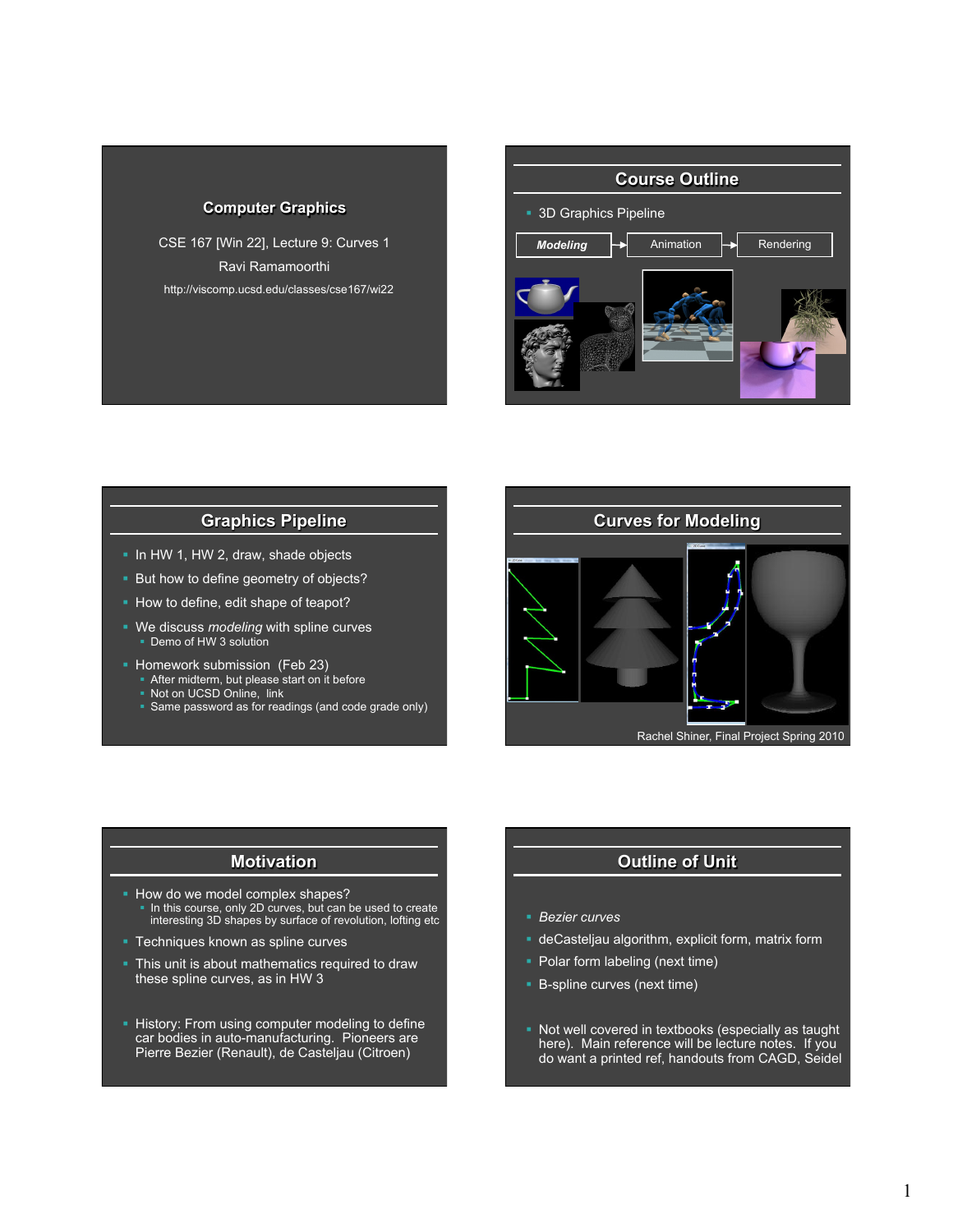



## **Survey**

- Anonymous, know how things are going
- § Will try to use it to improve course

## **Issues for Bezier Curves**

 Main question: Given control points and constraints (interpolation, tangent), how to construct curve?

- § *Algorithmic: deCasteljau algorithm*
- Explicit: Bernstein-Bezier polynomial basis
- 4x4 matrix for cubics
- Properties: Advantages and Disadvantages



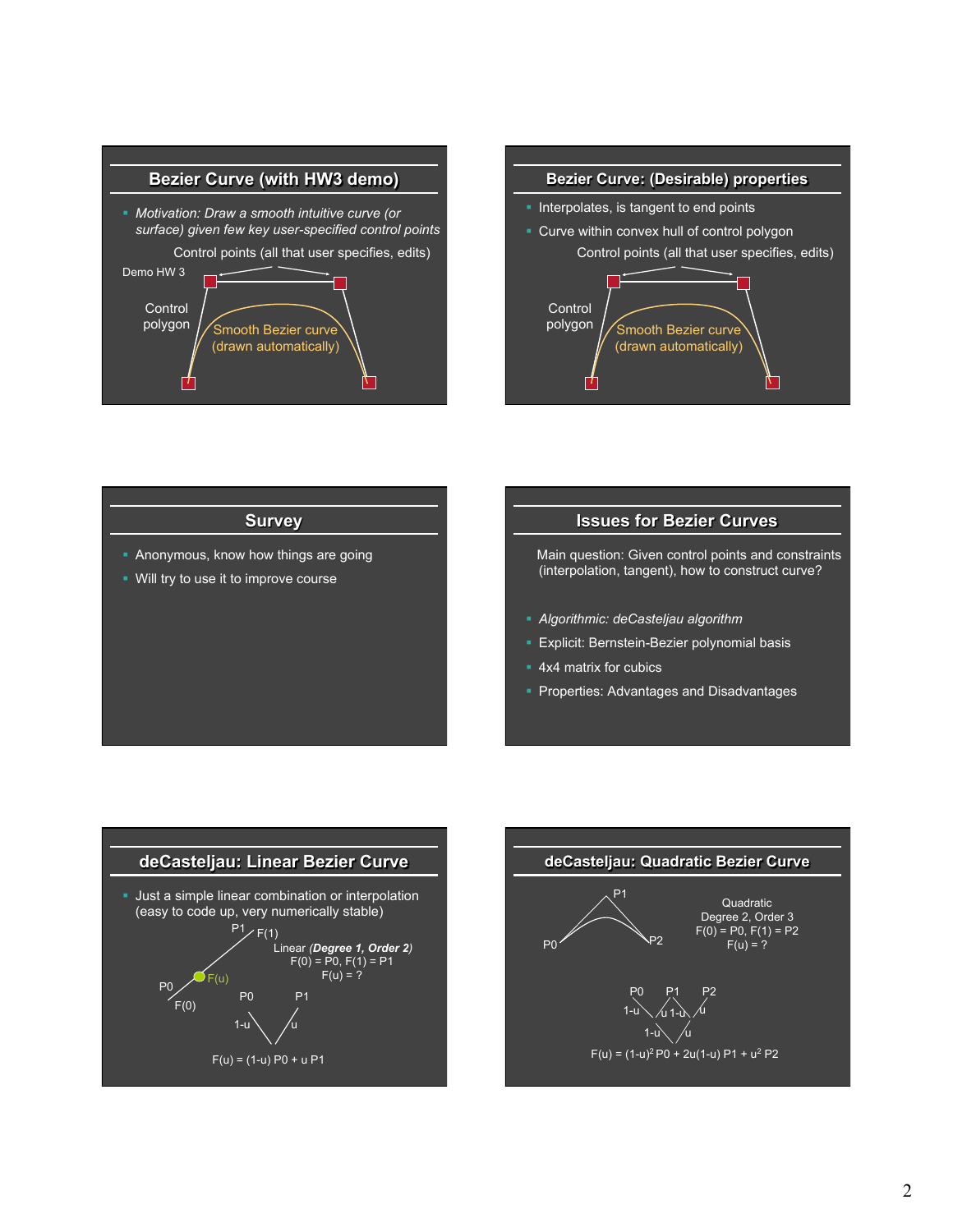









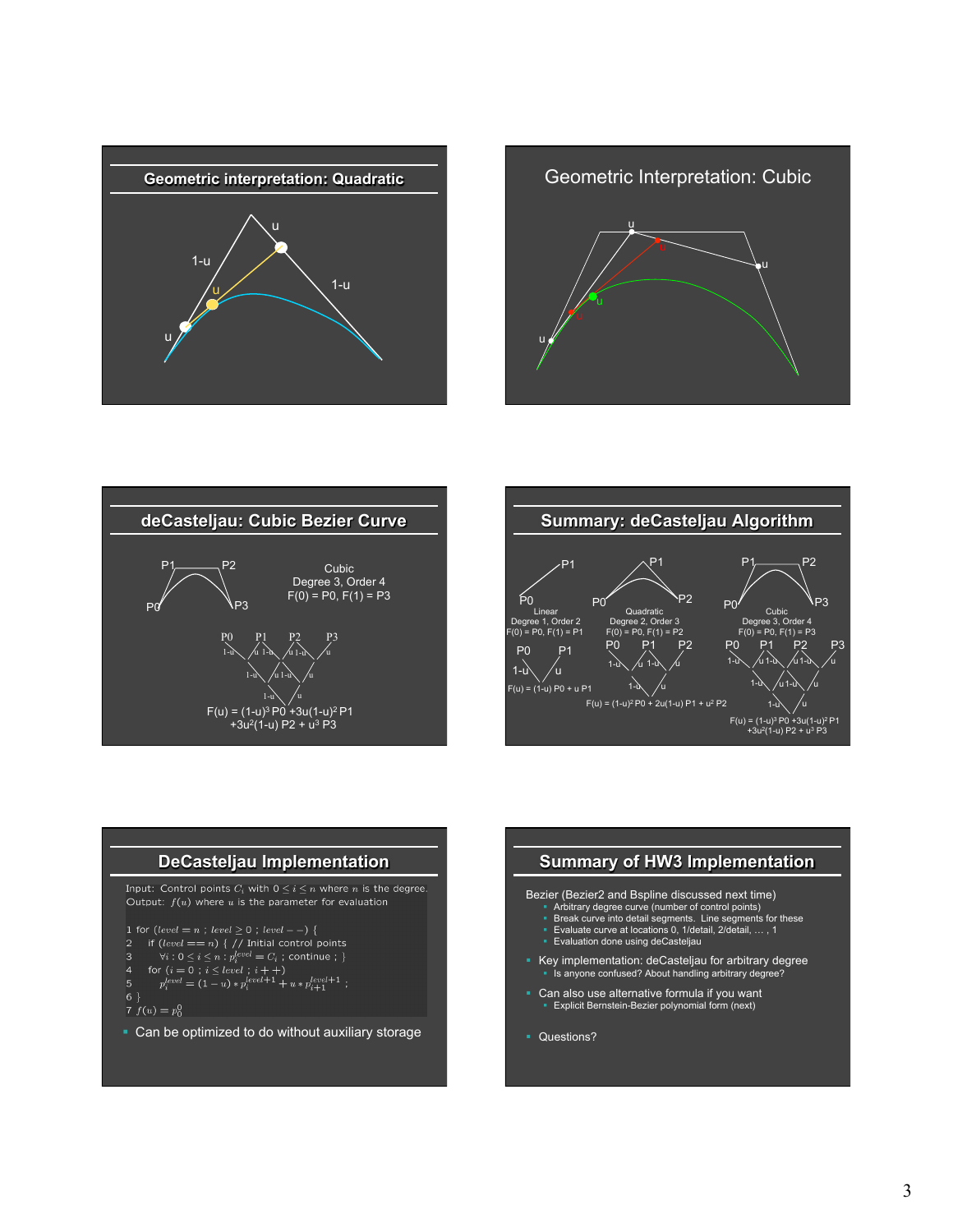# **Issues for Bezier Curves**

 Main question: Given control points and constraints (interpolation, tangent), how to construct curve?

- § Algorithmic: deCasteljau algorithm
- § *Explicit: Bernstein-Bezier polynomial basis*
- 4x4 matrix for cubics
- Properties: Advantages and Disadvantages

# **Recap formulae**

**Example 2** Linear combination of basis functions  $Linear:$   $F(u) = P_{0}(1-u) + P_{1}u$ Quadratic:  $F(u) = P_{0}(1-u)^{2} + P_{1}[2u(1-u)] + P_{2}u^{2}$ Cubic:  $F(u) = P_0(1 - u)^3 + P_1[3u(1 - u)^2] + P_2[3u^2(1 - u)] + P_3u^3$ 

Degree n:  $F(u) = \sum P_k B_k^n(u)$ 

- *k*  $B_{k}^{n}(u)$  areBernstein-Bezier polynomials
- **Explicit form for basis functions? Guess it?**

### **Recap formulae**

**Example 2** Linear combination of basis functions  $Linear: F(u) = P_0(1-u) + P_1u$ Quadratic:  $F(u) = P_0(1-u)^2 + P_1[2u(1-u)] + P_2u^2$ Cubic:  $F(u) = P_0(1 - u)^3 + P_1[3u(1 - u)^2] + P_2[3u^2(1 - u)] + P_3u^3$ 

Degree n:  $F(u) = \sum P_k B_k^n(u)$ 

- *k*  $B_{k}^{n}(u)$  areBernstein-Bezier polynomials
- Explicit form for basis functions? Guess it?
- § *Binomial coefficients in [(1-u)+u]n*

# **Summary of Explicit Form**

 $Linear:$   $F(u) = P_0(1-u) + P_1u$ Quadratic:  $F(u) = P_0(1-u)^2 + P_1[2u(1-u)] + P_2u^2$ Cubic:  $F(u) = P_0(1 - u)^3 + P_1[3u(1 - u)^2] + P_2[3u^2(1 - u)] + P_3u^3$ 

Degree n:  $F(u) = \sum P_k B_k^n(u)$ *k*

 $B_{k}^{n}(u)$  areBernstein-Bezier polynomials

$$
B_k^n(u) = \frac{n!}{k!(n-k)!} (1-u)^{n-k} u^k
$$

#### **Issues for Bezier Curves**

 Main question: Given control points and constraints (interpolation, tangent), how to construct curve?

- Algorithmic: deCasteljau algorithm
- **Explicit: Bernstein-Bezier polynomial basis**
- § *4x4 matrix for cubics*
- § Properties: Advantages and Disadvantages

#### **Cubic 4x4 Matrix (derive)**

$$
F(u) = P_0 (1 - u)^3 + P_1 [3u(1 - u)^2] + P_2 [3u^2(1 - u)] + P_3 u^3
$$
  
=  $\begin{pmatrix} u^3 & u^2 & u & 1 \end{pmatrix} \begin{pmatrix} M = ? \\ M = ? \end{pmatrix} \begin{pmatrix} P_0 \\ P_1 \\ P_2 \\ P_3 \end{pmatrix}$